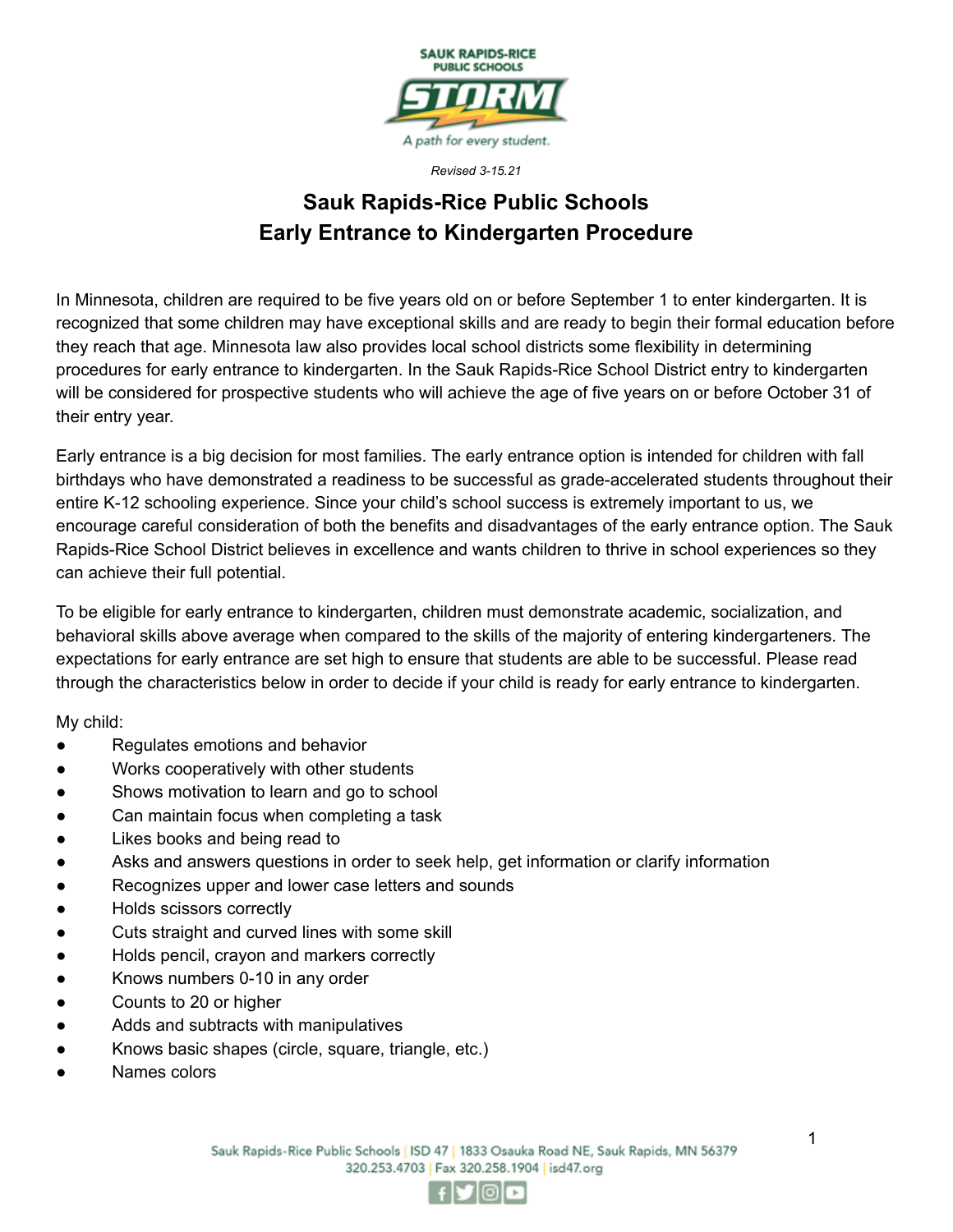

Students can be referred for early entrance to kindergarten by any source, but typically parent(s)/guardian(s) make the recommendation. Parent(s)/guardian(s) considering the early entrance of a child must complete the following steps and return the required documents **on or before March 15.**

#### **Early Entrance to Kindergarten Procedure**

1. Paper applications may be requested by email or phone by contacting the Early Entrance Coordinator, Irene Wilcox, at 320-258-1272 or [irene.wilcox@isd47.org.](mailto:irene.wilcox@isd47.org) Forms are also available at [www.isd47.org](http://www.isd47.org/). Assistance with materials and language translation is available upon request. Please contact Jenny Bushman, Director of Teaching and Learning, at 320-253-4703 for more information.

2. Parents/guardians must submit the following documents on or before **March 15**:

- a. Early Entrance to Kindergarten Application (pg 4-9)
- b. Early Entrance to Kindergarten Preschool Questionnaire.
- 3. Email, fax, or mail application materials to: Irene Wilcox, Early Entrance Coordinator [irene.wilcox@isd47.org](mailto:irene.wilcox@isd47.org)

| Sauk Rapids-Rice Public Schools | Phone: 320-258-1272 |
|---------------------------------|---------------------|
| 1833 Osauka Road NE             | Fax # 320-253-1444  |
| Sauk Rapids, MN 56379           |                     |

4. A preliminary screening will be conducted by a District kindergarten teacher and the Early Entrance Coordinator by **April 15**. To meet preliminary requirements for early entrance to kindergarten, a child's screening results will indicate above average social and emotional maturity and include an assessment of a student's readiness and motivation for acceleration, the ability to satisfactorily meet kindergarten expectations, and the ability to progress to first grade in the subsequent year.

5. A team of professionals composed of the Early Entrance Coordinator, the Director of Teaching and Learning, a District kindergarten teacher, and the principal of the school where the child will attend will determine if preliminary eligibility requirements have been met, or if early entrance placement is not recommended. The decision of the Committee will be final and communicated immediately thereafter to the parents by the Early Entrance Coordinator, no later than **April 30** preceding the anticipated enrollment.

6. A written appeal may be addressed to the Sauk Rapids-Rice Superintendent of Schools. Copies of the information gathered and the Early Entrance Committee's decision will be available upon request.

7. Parent's/guardians will be given instructions to register their student for Kindergarten online. The Early Entrance Coordinator will be in contact with the student's kindergarten teacher before open house in August and continue communication throughout the first two weeks of school.

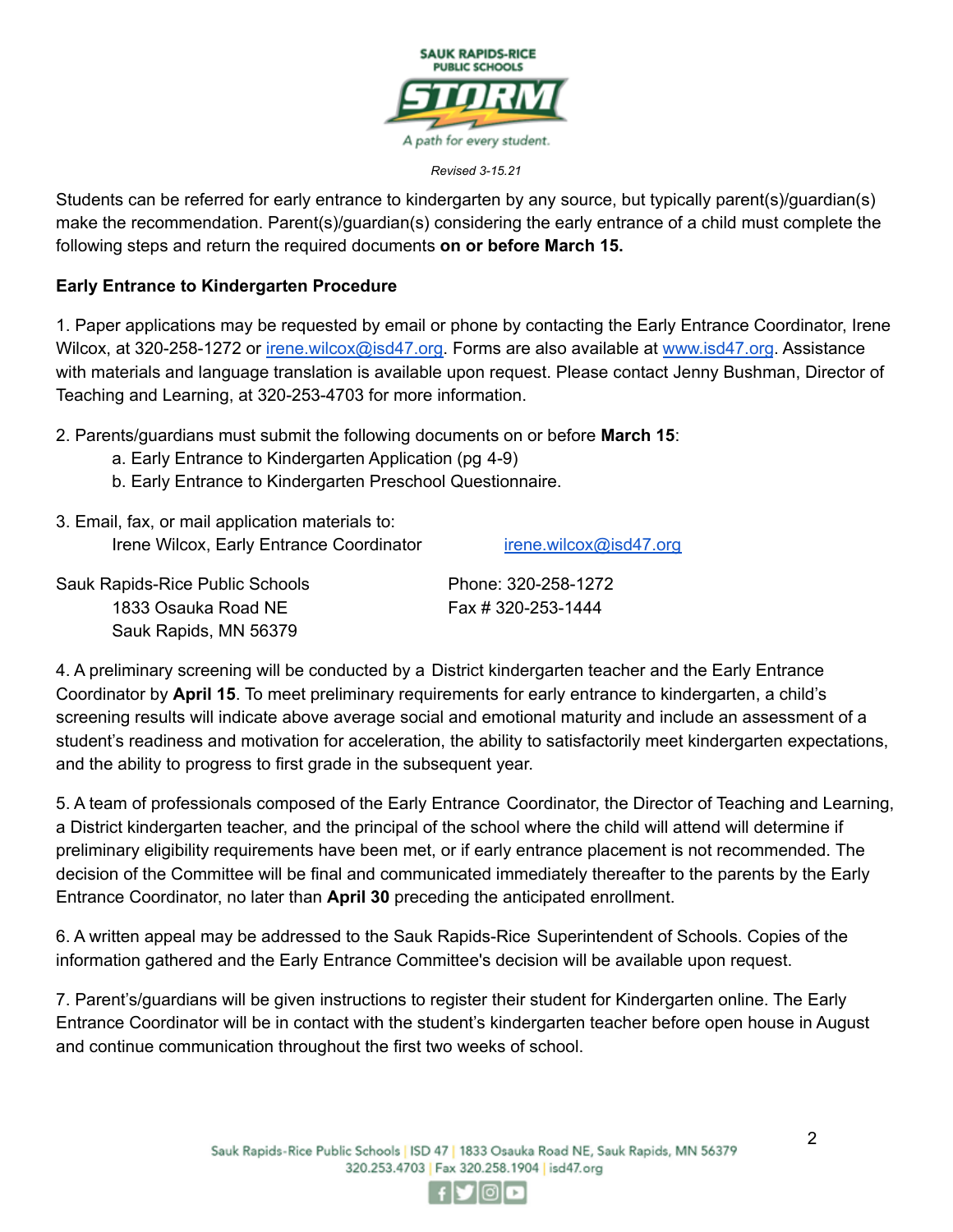

8. A student's early entrance to kindergarten will be reviewed by at least two members of the Early Entrance Committee at Fall Conference time in the school where the child attends, and sooner if necessary. If continuation is not recommended, this will be communicated by the last fall conference date at the school where the student is enrolled. During this time, the parent(s)/guardian(s) may request, in writing, the discontinuation of the acceleration without any repercussions. The accelerated placement of the student will become permanent at the end of this transition period. Once the plan becomes permanent it will be entered into the student's permanent record.

The Sauk Rapids-Rice School District is committed to excellence in academic achievement for all of our students. We look forward to the opportunity to meet the educational needs of your child. Should you have any questions regarding early entrance to kindergarten or this procedure, please do not hesitate to contact Irene Wilcox or your neighborhood school principal.

Irene Wilcox Early Entrance Coordinator Sauk Rapids-Rice Public Schools [irene.wilcox@isd47.org](mailto:irene.wilcox@isd47.org) 320-258-1272

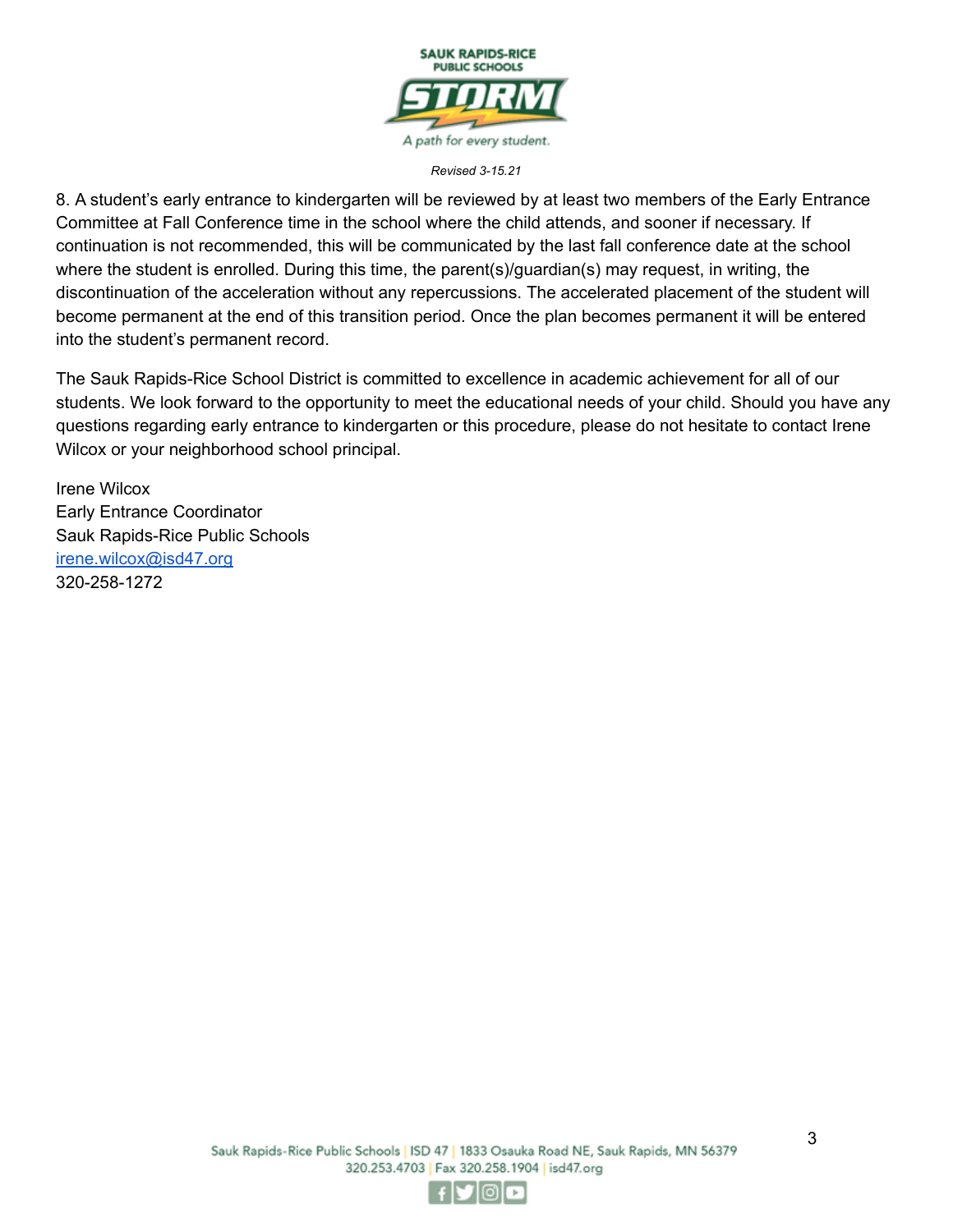

### **Sauk Rapids-Rice Public Schools Early Entrance to Kindergarten Application Date Due: March 15**

Please consider all questions and statements. Be sure each response is as complete as possible. For assistance completing this form, please contact Irene Wilcox 320-253-0506.

| Child's Name: <u>Child's Name:</u> 2004                                                                                                                                                                                                                                                              |   |                  |                                                                                       | Gender: |                                                                                                                | Birth Date: <b>Example 20</b>                                                                                                                                                                                                  |
|------------------------------------------------------------------------------------------------------------------------------------------------------------------------------------------------------------------------------------------------------------------------------------------------------|---|------------------|---------------------------------------------------------------------------------------|---------|----------------------------------------------------------------------------------------------------------------|--------------------------------------------------------------------------------------------------------------------------------------------------------------------------------------------------------------------------------|
|                                                                                                                                                                                                                                                                                                      |   |                  | Street Address: No. 1996. March 1997. The March 1997. The March 1997. The March 1997. |         | City: 2008 2014 2015 2020 2021 2022 2023 2024 2022 2022 2023 2024 2022 2023 2024 2022 2023 2024 2025 2026 2027 | Zip: the contract of the contract of the contract of the contract of the contract of the contract of the contract of the contract of the contract of the contract of the contract of the contract of the contract of the contr |
| Home Phone: The Contract of the Contract of the Contract of the Contract of the Contract of the Contract of the Contract of the Contract of the Contract of the Contract of the Contract of the Contract of the Contract of th<br>School child will be attending:<br>School child will be attending: |   |                  |                                                                                       |         |                                                                                                                |                                                                                                                                                                                                                                |
| <b>Open Enrollment:</b>                                                                                                                                                                                                                                                                              | N | <b>Example Y</b> |                                                                                       |         |                                                                                                                |                                                                                                                                                                                                                                |
| Parent(s)/Guardian(s):                                                                                                                                                                                                                                                                               |   |                  |                                                                                       |         |                                                                                                                |                                                                                                                                                                                                                                |
|                                                                                                                                                                                                                                                                                                      |   |                  | Phone: _____________                                                                  |         | Email: <b>Example</b>                                                                                          |                                                                                                                                                                                                                                |
|                                                                                                                                                                                                                                                                                                      |   |                  | Phone: <b>All Phone</b>                                                               | Email:  |                                                                                                                |                                                                                                                                                                                                                                |
|                                                                                                                                                                                                                                                                                                      |   |                  |                                                                                       |         |                                                                                                                |                                                                                                                                                                                                                                |

| <b>Developmental History</b> |         | Date this form is completed: |        |  |
|------------------------------|---------|------------------------------|--------|--|
| Sibling:                     | Gender: | Age:                         | Grade: |  |
| Sibling:                     | Gender: | Age:                         | Grade: |  |
| Sibling:                     | Gender: | Age:                         | Grade: |  |
| Sibling:                     | Gender: | Age:                         | Grade: |  |

Primary language spoken at home:

- 1. \_\_\_\_\_\_\_\_ At what age did your child walk independently?
- 2. \_\_\_\_\_\_\_\_ At what age did your child begin to talk in clearly understood phrases?
- 3. Y N Does your child nap in the afternoon?
- 4. Y N Does your child have any on-going health concerns or illnesses? If yes, please describe.

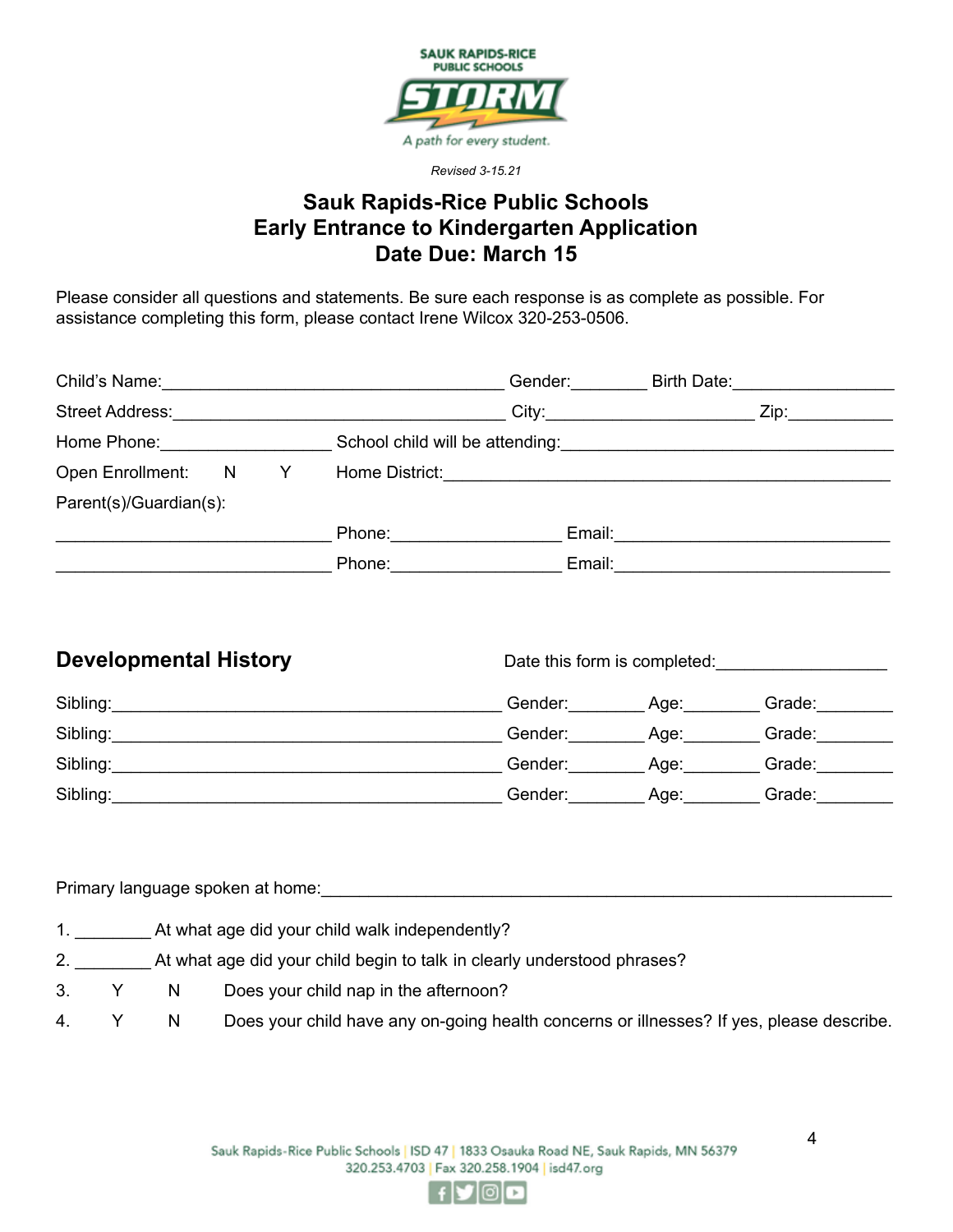

5. Check the self-help tasks your child can perform independently:

zip zip and the set of the set of the set of the set of the set of the set of the set of the set of the set of the set of the set of the set of the set of the set of the set of the set of the set of the set of the set of t button **button button button button button button button button button button button button button button button button button button button button button button button button** tie **Europe and Science and Science and Science and Science and Science and Science and Science and Science and S** 

If needed, additional comments about child's developmental history:

## **Preschool Information**

List all preschools attended and dates of attendance. Please provide **Preschool Questionnaire** to the most recent preschool your child has attended for completion.

| School:            | Dates attended: |  |
|--------------------|-----------------|--|
| Person to contact: | Phone:          |  |
| School:            | Dates attended: |  |
| Person to contact: | Phone:          |  |

If your child has not attended preschool, please list any preschool-type experiences your child has had:

Is there someone we could speak with who has worked with your child in a group situation?

| Person to contact: | 'hone: |
|--------------------|--------|
|--------------------|--------|

Describe this group setting or situation.

Please sign below to indicate your permission to contact these preschools/people for additional information if needed.

| Parent/Guardian Signature: | Date |
|----------------------------|------|
|----------------------------|------|

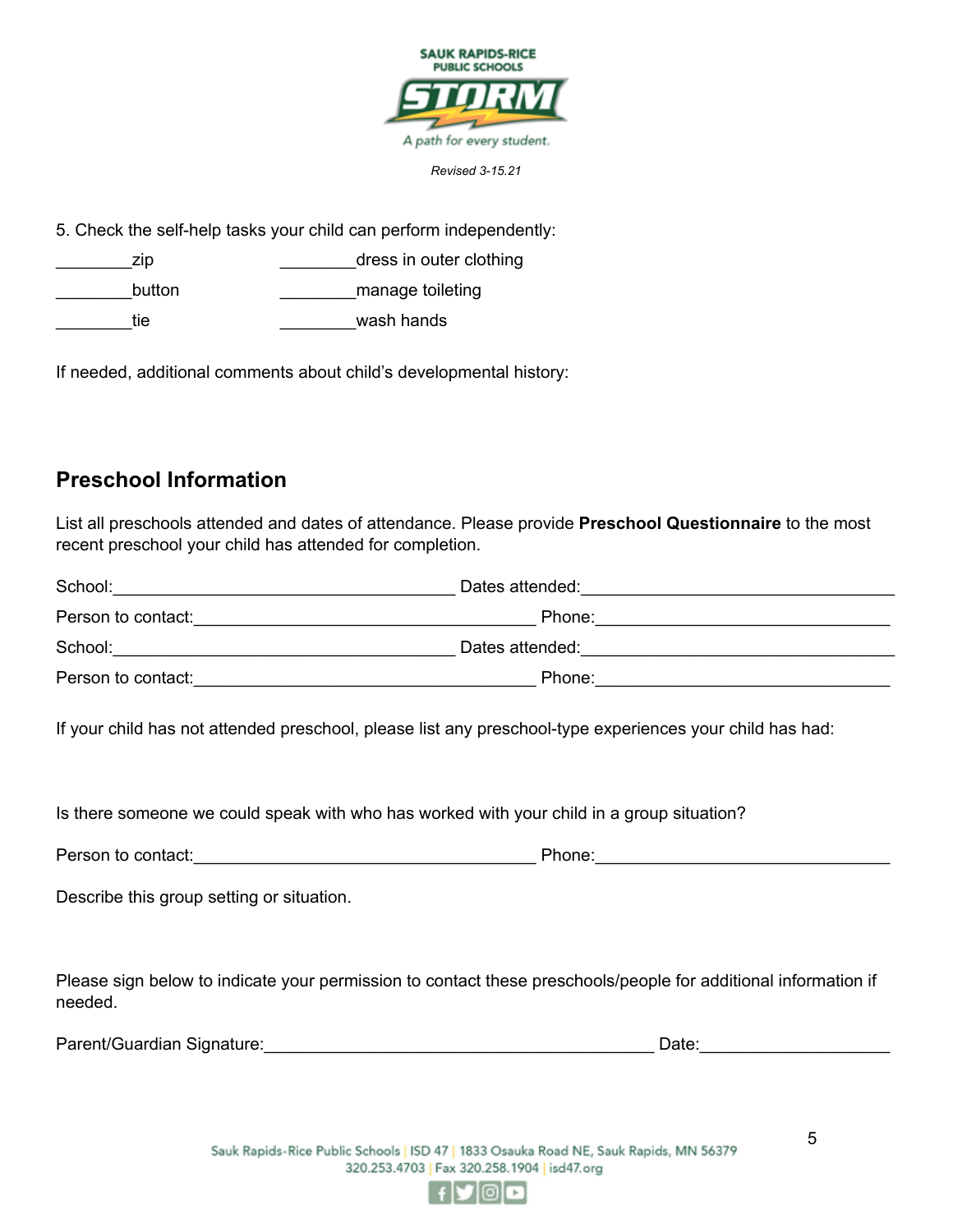

## **Reason for Request**

1. State your rationale for requesting early entrance to kindergarten for your child.

2. Describe any behaviors or accomplishments that lead you to believe your child has exceptional and early development.

3. What do you see as possible advantages and disadvantages of acceleration?

Advantages:

Disadvantages:

## **Child's Characteristics**

1. Provide examples of how your child reasons things out, recognizes relationships, or comprehends abstract meaning.

2. Describe your child's curiosity.

3. Describe your child's interest in books and reading.

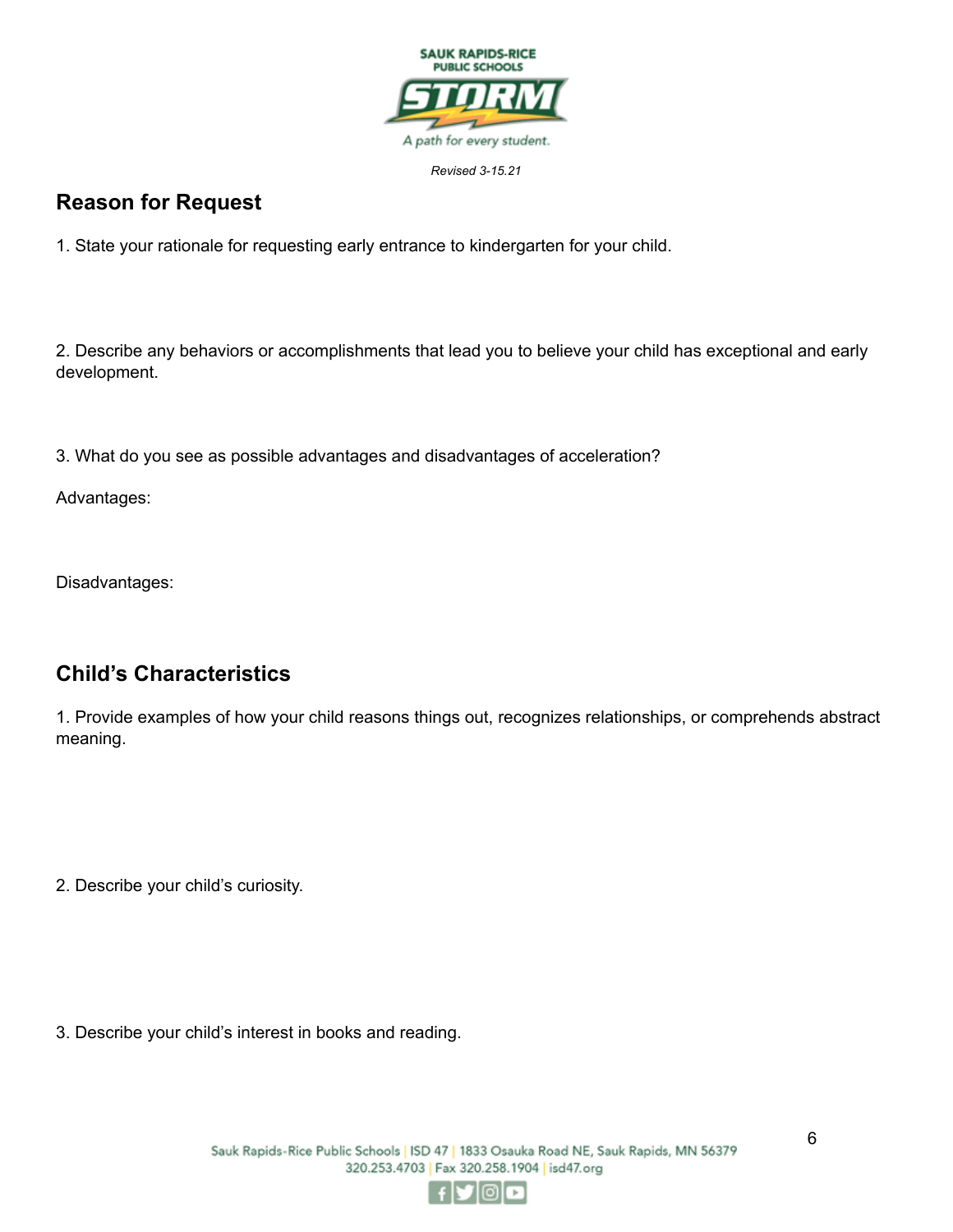

4. If your child does read, how did this learning occur?

5. What knowledge of numbers and basic arithmetic does your child display?

6. What are your child's favorite activities?

7. What is your child's interest and skill level in fine motor activities (cutting, writing, etc.)?

8. Describe the gross motor activities your child enjoys (skipping, swinging, catching, etc.).

9. Describe some of your child's favorite playmates.

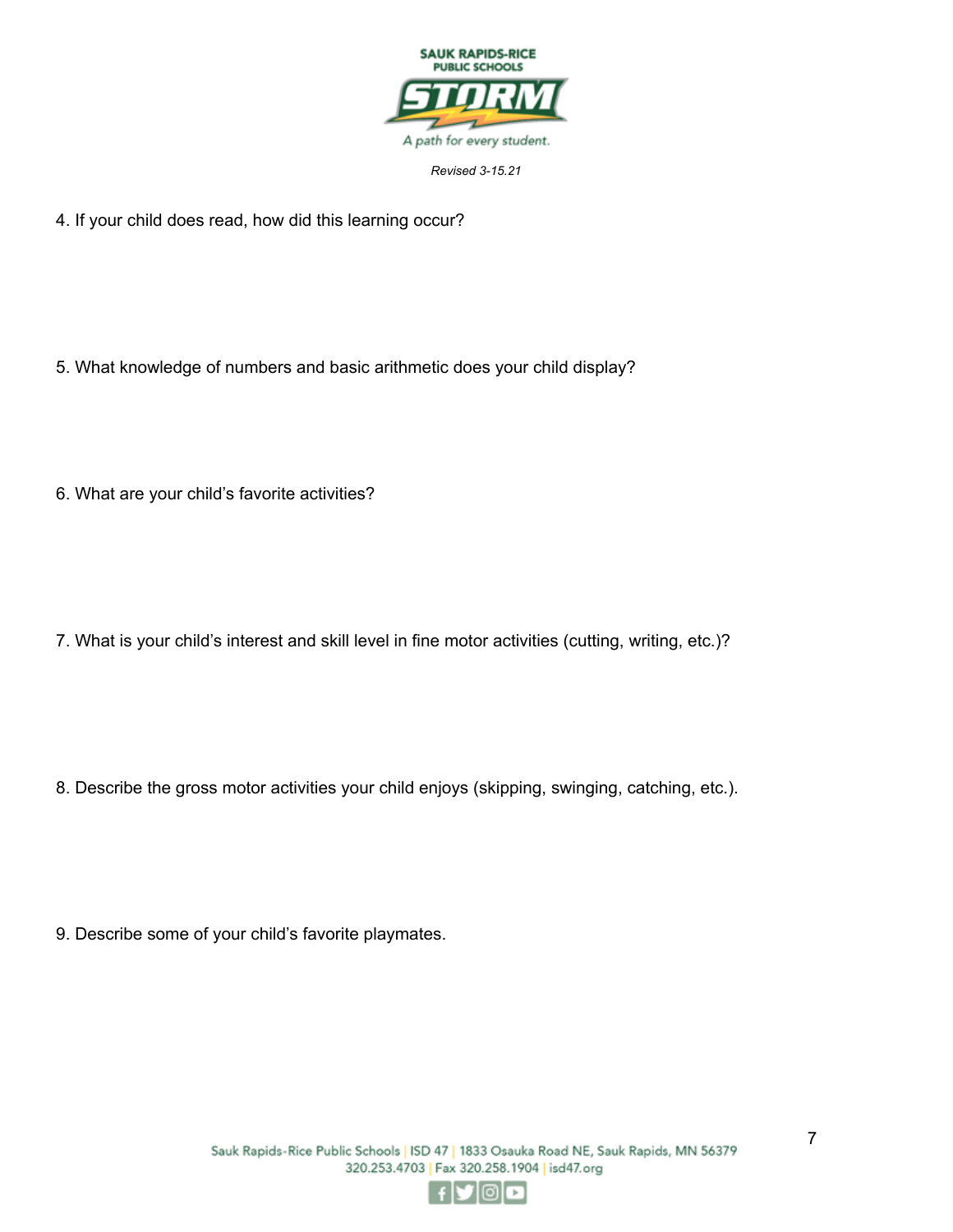

10. Describe your child's ability to play or work with others.

11. Describe your child's persistence or ability to follow through to completion on an activity that excites him/her. Please use examples.

12. Describe how your child deals with conflicts or problems, such as conflicts with others, not getting his/her own way, having to make a choice between three favorite things, taking turns, etc.

13. Describe your child's ability to take risks. How does your child deal with unfamiliar activities or being away from home?

14. Describe how your child deals with frustration and manages emotions.

15. Describe your child's attention span.

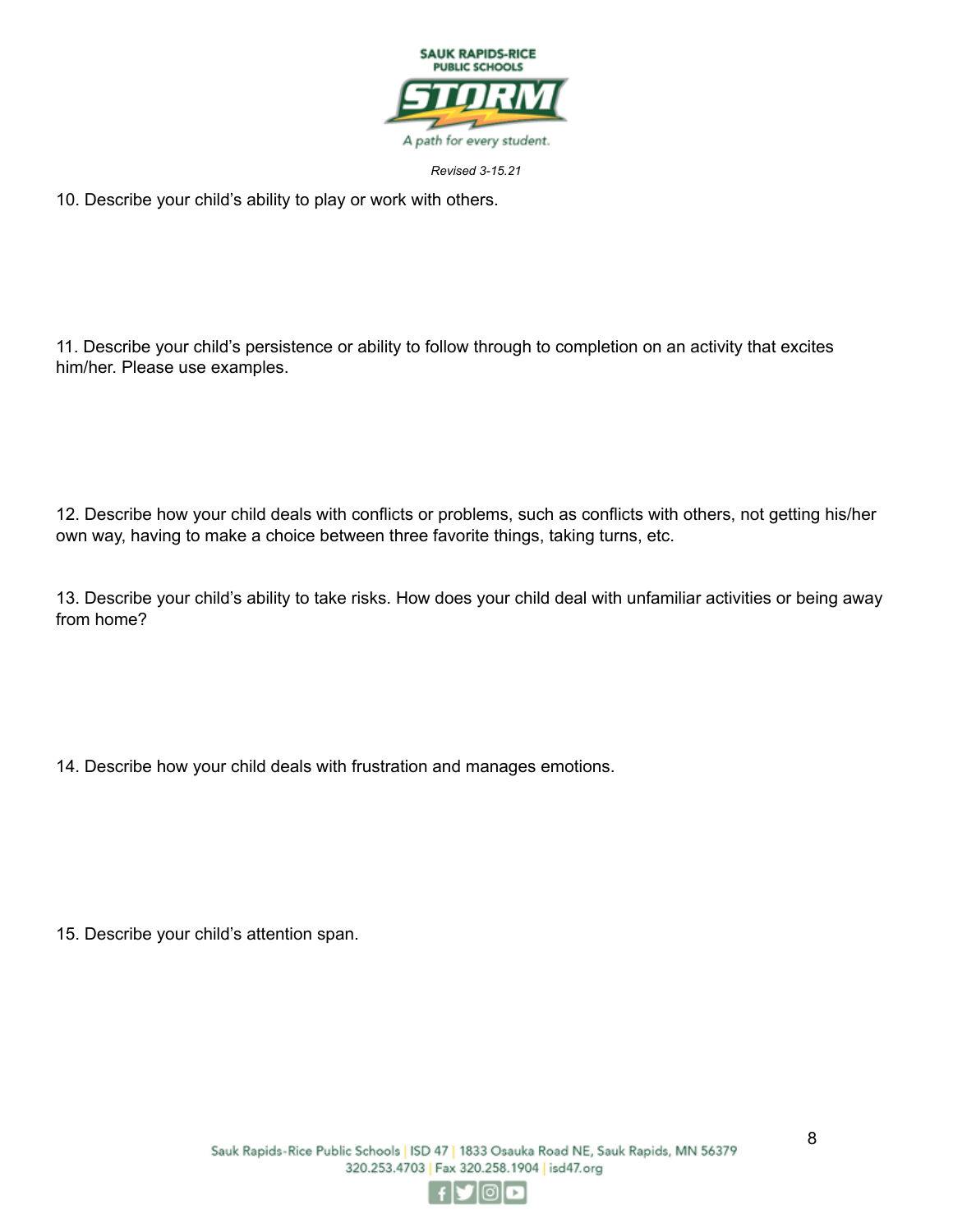

16. Please give any additional information which you feel is significant.

17. What questions do you have about your child entering kindergarten early?

#### **Please scan and email or print and return it to:**

Irene Wilcox, Early Entrance Coordinator in the internet wilcox@isd47.org Sauk Rapids-Rice Public Schools/Pleasantview Phone: 320-253-0506 1009 6th Ave North Fax # 320-253-1444 Sauk Rapids, MN 56379

**DUE DATE: March 15**

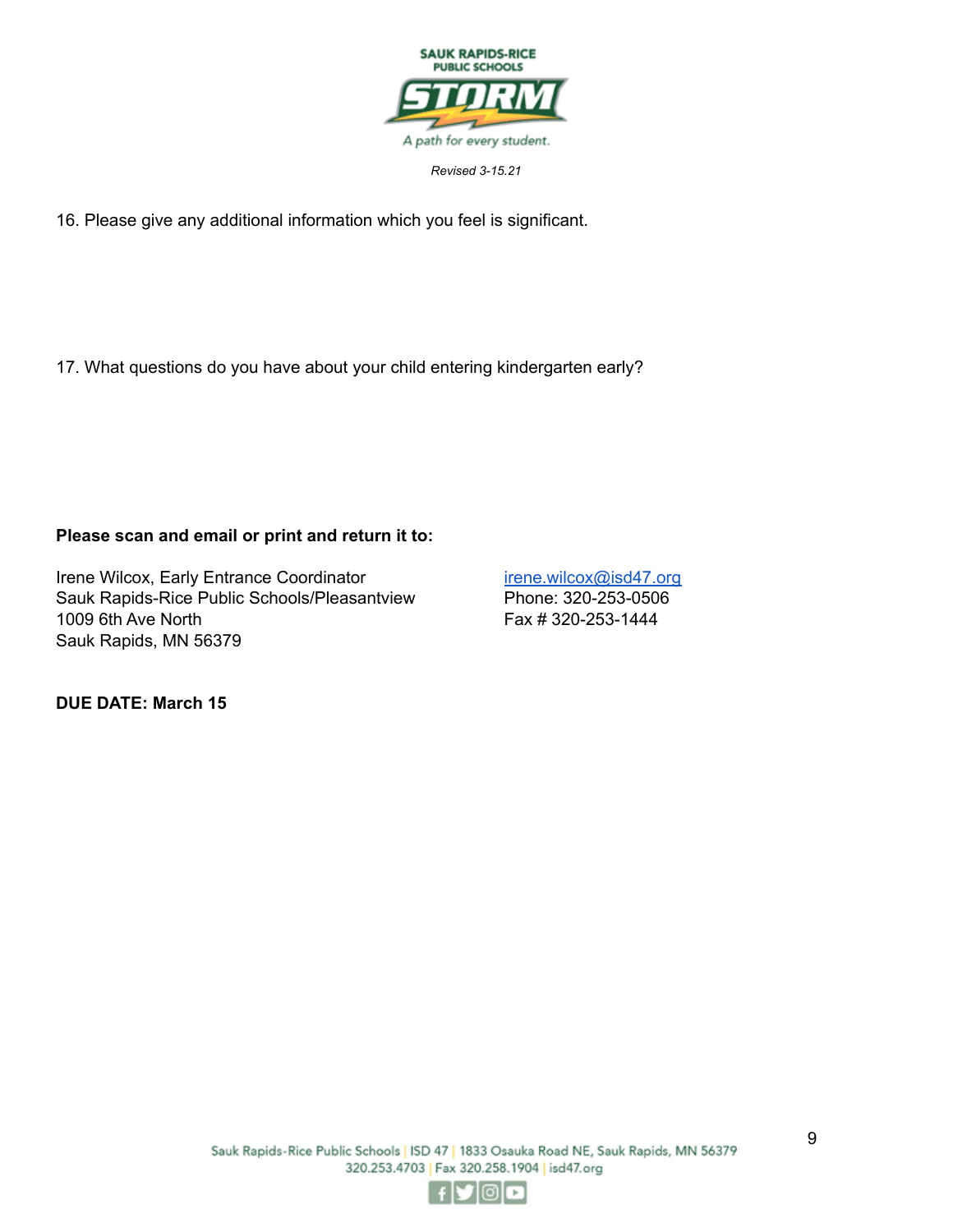

### **Preschool Questionnaire**

Please share this with the most appropriate individual in your child's preschool or daycare setting. If your child has not had a preschool or daycare experience, this will be noted on the registration materials you complete. Once completed, the form can be emailed or mailed to the Early Entrance Coordinator, at the contact information included on the questionnaire.

| Person completing this form: |                                                                 | Relationship to the child:                |  |  |
|------------------------------|-----------------------------------------------------------------|-------------------------------------------|--|--|
| Title:                       | Day Phone Number:                                               |                                           |  |  |
| Preschool:                   |                                                                 | Location:                                 |  |  |
|                              | Check the self-help tasks this child can perform independently: | Date : <u>___________________________</u> |  |  |
| zip                          | dress in outer clothing                                         | Comments:                                 |  |  |
| button                       | manage toileting                                                |                                           |  |  |
| wash hands                   | tie                                                             |                                           |  |  |

#### **Please consider all questions and statements. Be sure each response is as complete as possible.**

1. Describe any behaviors or accomplishments that lead you to believe this child has exceptional and early development.

2. What do you see as possible advantages and disadvantages of acceleration for this child? Advantages:

Disadvantages:

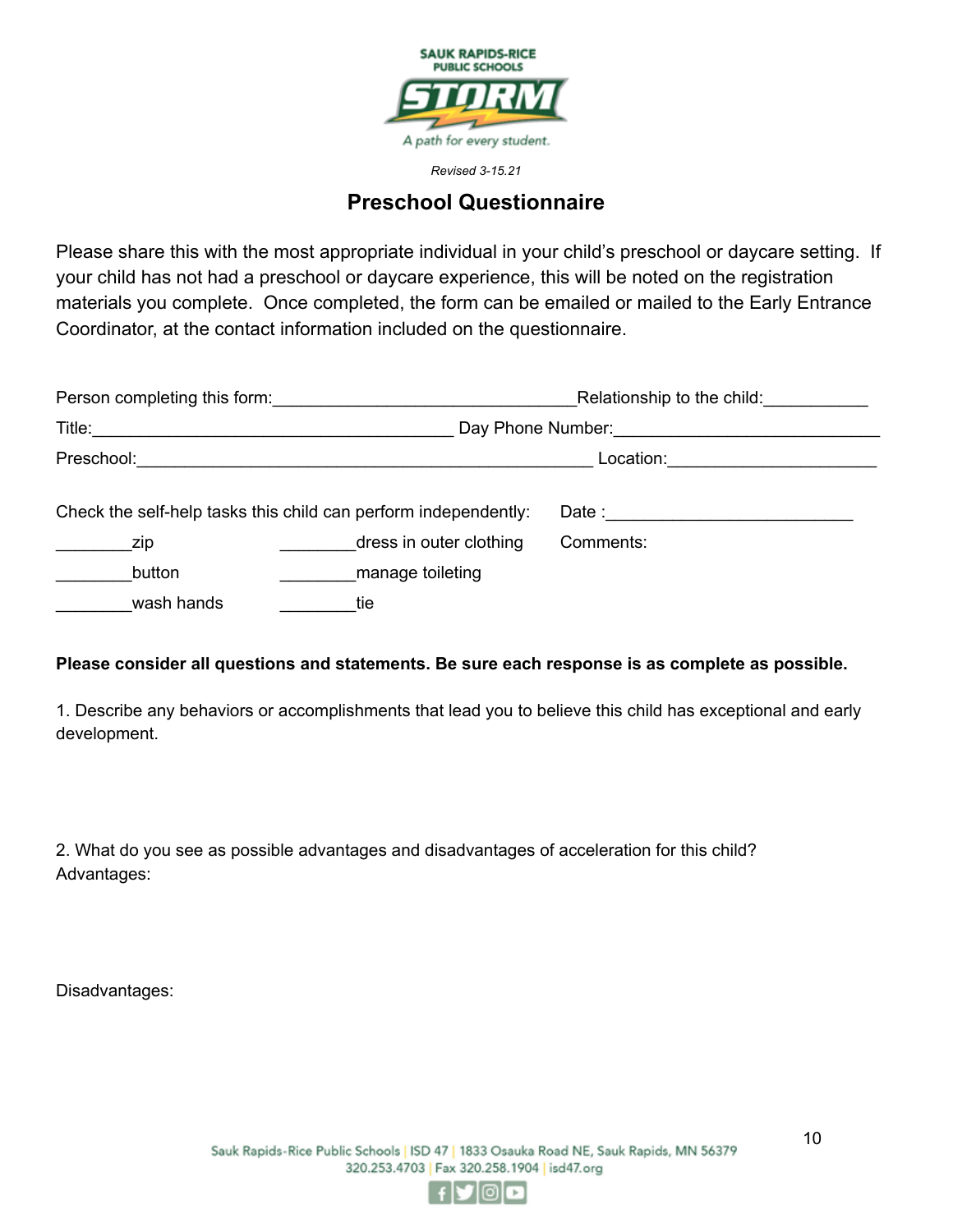

3. Please provide examples of how this child reasons things out, recognizes relationships, or comprehends abstract meaning.

4. Describe this child's curiosity.

5. Describe this child's interest in books and reading.

6. If this child does read, do you know how this learning occurred? Please describe.

7. What knowledge of numbers and basic arithmetic does this child display in your setting?

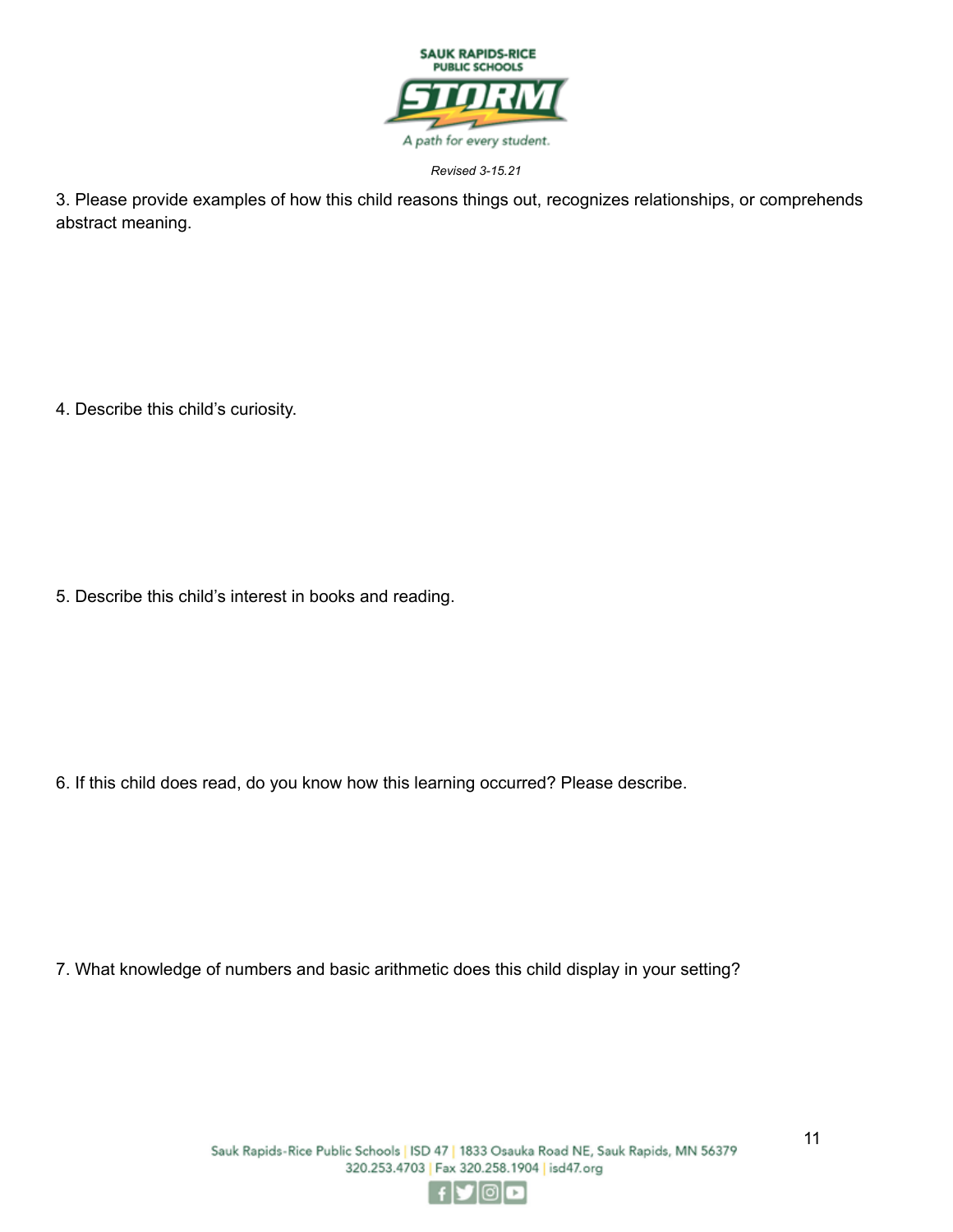

8. What are this child's favorite activities in your setting?

9. What is this child's interest and skill level in fine motor activities? (cutting, writing, etc.)

10. Describe the gross motor activities this child enjoys (skipping, swinging, catching, etc.)

11. Describe this child's socialization and ability to play or work with others.

12. Describe this child's persistence or ability to follow through to completion on an activity that excites him/her. Please use examples.